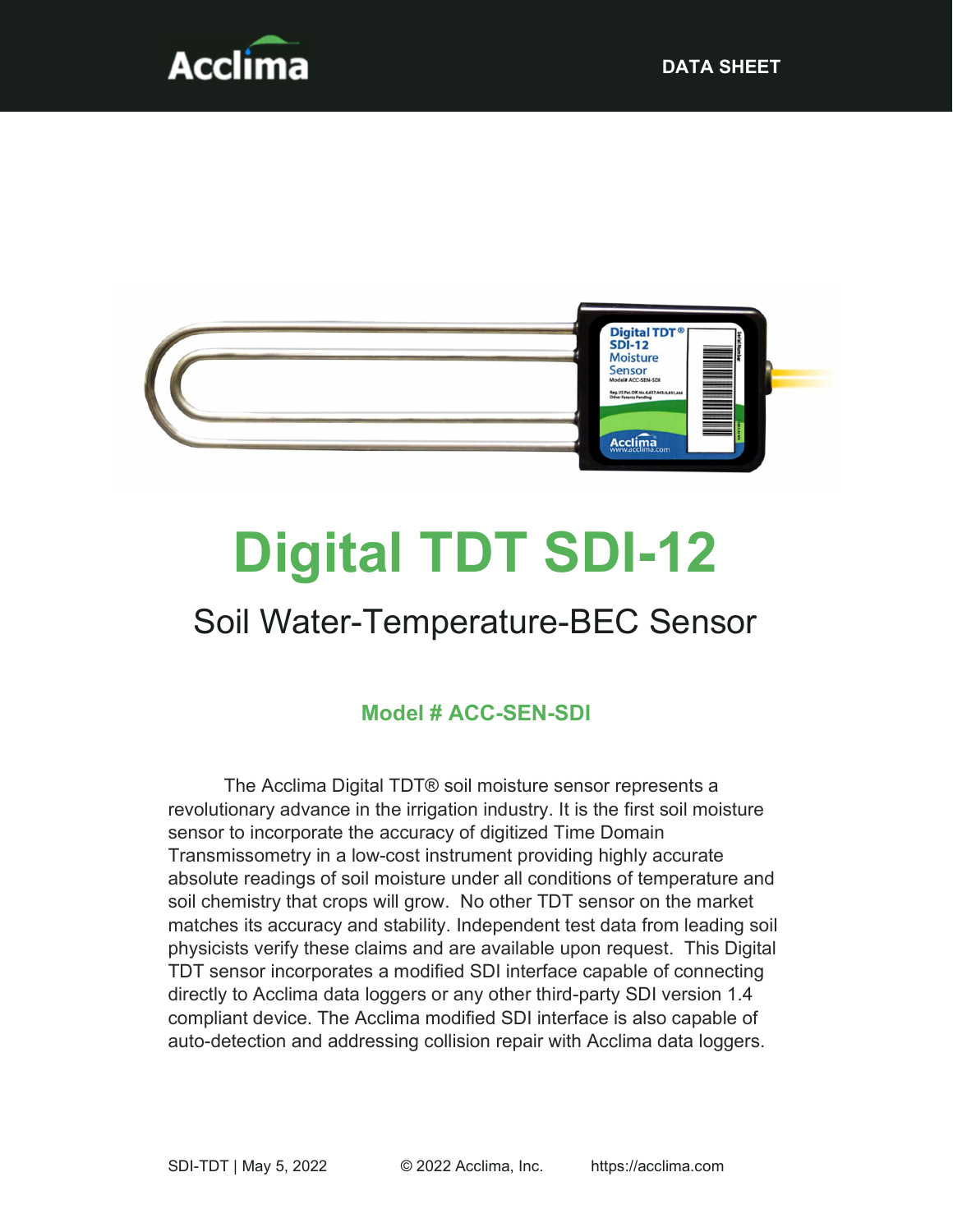

## Features

- Works in all soils
- Highly stable under a wide range of soil conductivity and temperature
- Range of 0 -100% volumetric water content
- Made with durable inert materials
- Very low-power, battery operable
- SDI-12 version 1.4 compliant
- Low cost

## **Characteristics**

#### Physical

- Dimensions (without cable): 20 cm x 5.33 cm x 1.5 cm
- Weight (with 5m cable): 299 grams
- Composition: Type 304 stainless steel, crystalline-epoxy
- PVC (insulation) cable: 3 conductor, 22 ga PVC sheath, 5 meters

#### Environmental

- Operating temp range: 1 °C to 50 °C for VWC (no ice), -20 ̊C to 50 ̊C for the other data
- Storage temp range: 20 °C to 75 °C
- Lightning and surge protection:  $6$  kV  $\omega$  3 kA, 8/50 us

### **Operating**

- Volumetric water content: 0 to 100%
- Resolution: 0.06% VWC
- Absolute VWC accuracy: ±2% typical
- VWC soil EC stability: ±1% of full scale 0 to 5 dS/m BEC
- Temp reporting accuracy:  $\pm 2$  °C from +1 °C to +50 °C
- EC reporting accuracy: ±0.2 dS/m 0 to 5 dS/m BEC

#### **Architectural**

- Technology: Waveform digitizing time domain transmissometer
- Effective acquisition bandwidth: 200 giga-sample/second
- Propagation time resolution: picosecond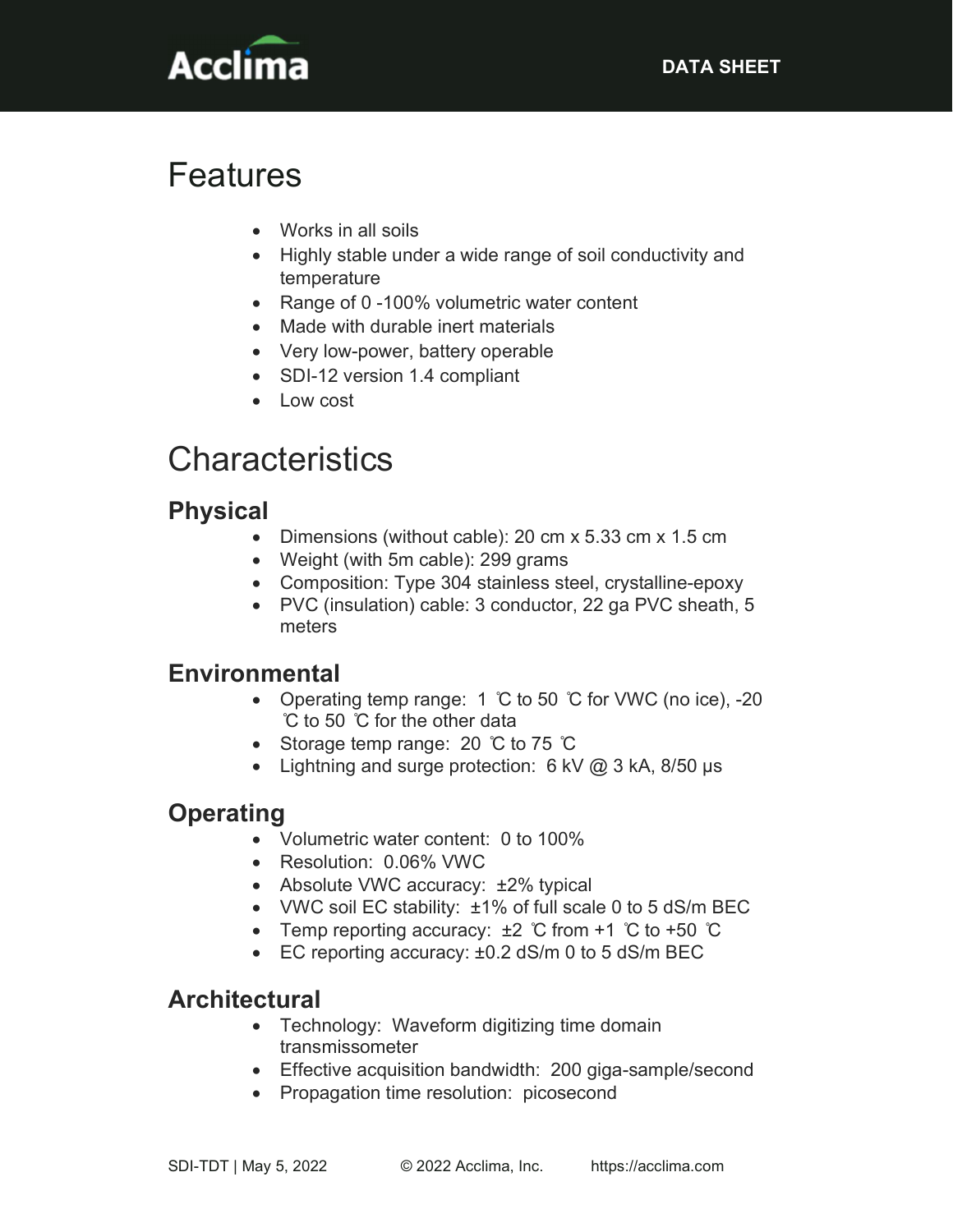

- Waveform propagation resolution: 1.5 mm in air, 0.16 mm in water
- Waveguide length: 30 cm
- Permittivity to VWC calculation: Modified dielectric mixing model
- Propagation waveform bandwidth: >2 GHz

#### Communications

- Communication protocol: SDI-12 Revision 1.4
- Maximum cable length: 60 meters

#### Power

- Operating Voltage Range: 6–15 VDC
- Listening/Sleep Mode Current: 60 µA at 50 ℃
- Communications Current: 6 mA typical, 8 mA max
- Read Moisture Comm Time: 425 ms total for each read cycle
- Moisture Sense Current: 84 mA at 12VDC input, 98 mA at 8 VDC input, 110 mA at 6 VDC input
- Moisture Sense Time: 450 ms each sensing operation